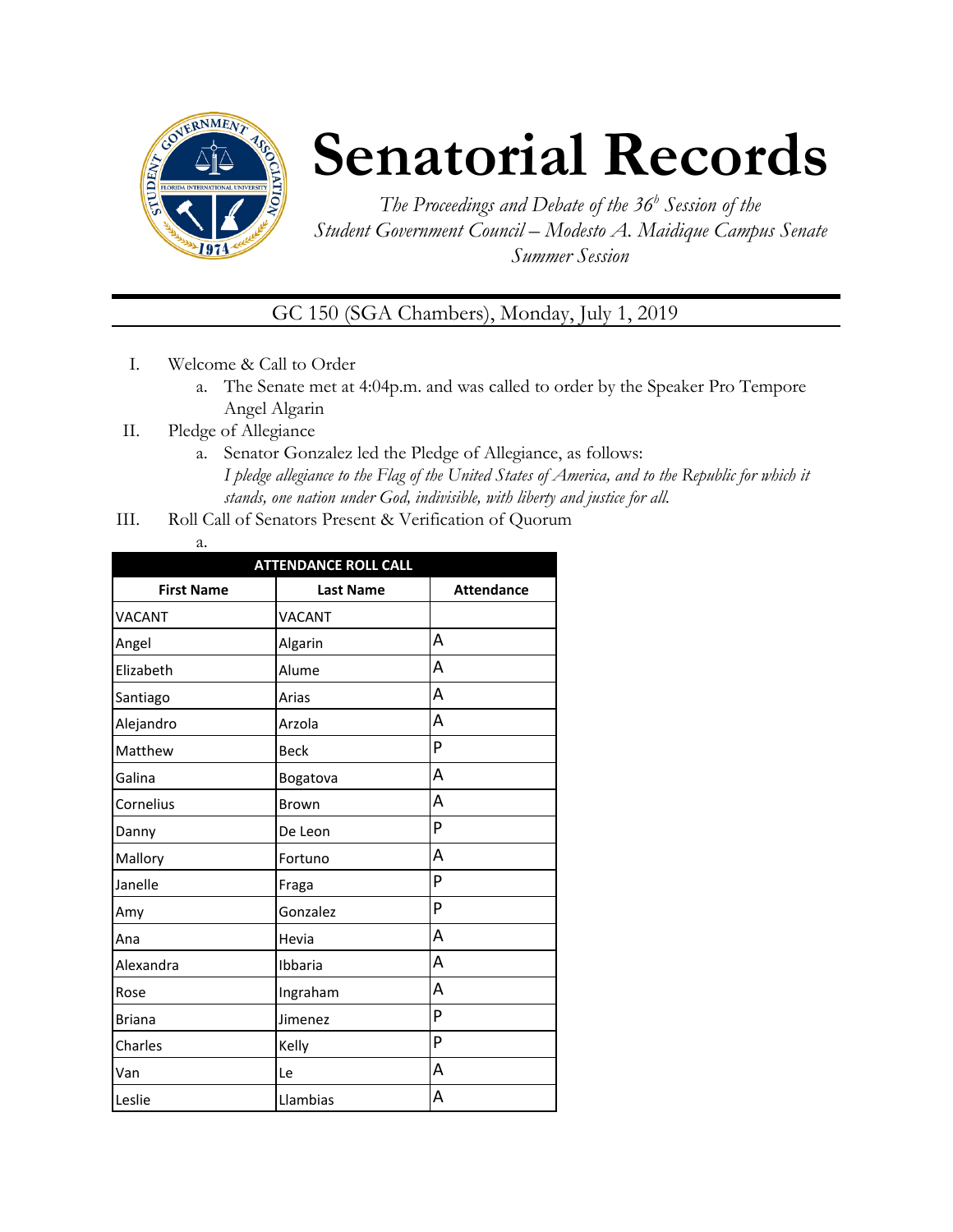| Carolina                | Machin        | A                |
|-------------------------|---------------|------------------|
| <b>VACANT</b>           | <b>VACANT</b> | A                |
| Michaela                | Mills         | P                |
| Afsaana                 | Mohammad      | A                |
| Cameron                 | Moody         | A                |
| Marko                   | Nikitovic     | A                |
| David                   | Nivia         | P                |
| Karla                   | Perez         | P                |
| Gabriella               | Ponce         | P                |
| Zackrey                 | Powers        | A                |
| Molly                   | Schantz       | A                |
| Jonathan                | Soufia        | A                |
| Elizabeth               | Vazquez       | A                |
| <b>VACANT</b>           | VACANT        |                  |
| Sophia                  | Viterri       | A                |
| Maryam                  | Rafieifar     | P                |
| VACANT                  | VACANT        |                  |
| <b>VACANT</b>           | <b>VACANT</b> |                  |
| <b>VACANT</b>           | <b>VACANT</b> |                  |
| <b>SENATE SEATS</b>     | 38            |                  |
| <b>VACANT SEATS</b>     | 7             | <b>NO QUORUM</b> |
| <b>SENATORS PRESENT</b> | 11            |                  |
| <b>AMT FOR QUORUM</b>   | 16            |                  |

b. Roll was called and Quorum was not verified with 11 Senators present.

IV. Approval of the Minutes from July 1st , 2019

a.

- V. Adoption of the Agenda
	- a.
- VI. Invited Speakers
	- a. Chartwells Representative
- VII. Committee Reports
	- a. Finance Committee
		- i. No report
		- ii. If you have any questions, please contact sga.financecom@gmail.com
	- b. Rules, Legislation, and Judiciary Committee
		- i. No report
		- ii. If you have any questions, please contact sga.rljcommittee@gmail.com
	- c. Operational Review Committee
		- i. No report
		- ii. If you have any questions, please contact fiusga.orc@gmail.com